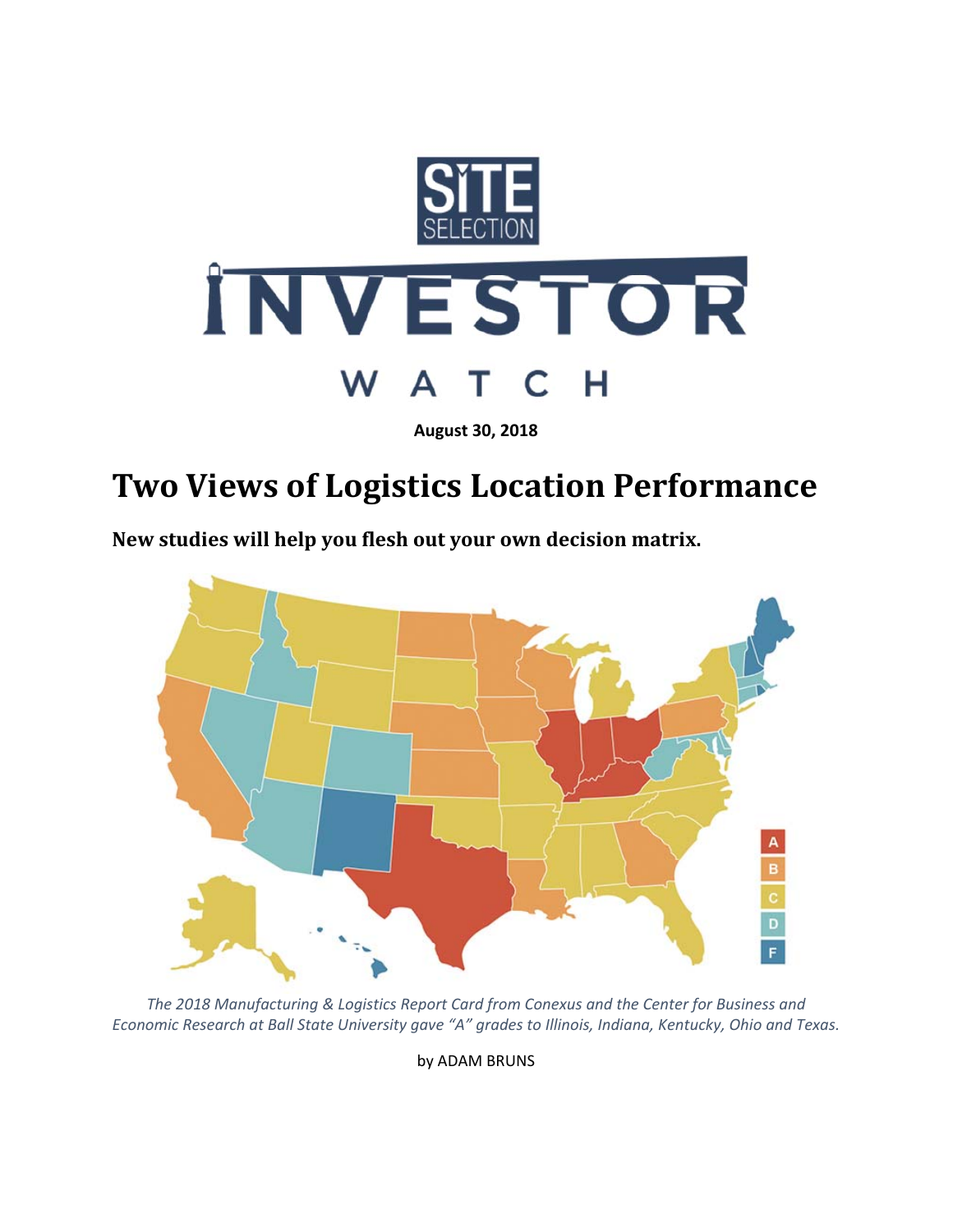Site Selection's Conway Projects Database since January 2017 has tracked more than 1,100 facility investment projects in the United States with a logistics component. It's a competitive field driven by efficiency. So using data to make more efficient logistics location choices is a no‐ brainer. Two new reports can help.

In June, Conexus Indiana (a non-profit focused on positioning Indiana for growth in manufacturing and logistics) and the Center for Business and Economic Research at Ball State University in Muncie released their 2018 Manufacturing & Logistics Report Card, with letter grades based on an index of federal data awarded to all 50 states across a number of categories. "We include the share of total logistics industry income as a share of total state income, and the employment per capita," the authors explain. "We also include commodity flows data by both rail and road." To that mix they add a measure of infrastructure spending by examining per capita expenditure on highway construction.

Only five states get "A" grades: Illinois, Indiana, Kentucky, Ohio and Texas. "B+" grades go to Iowa and Pennsylvania; "B" grades are awarded to Georgia, Louisiana, Minnesota, Nebraska, North Dakota, Wisconsin; and California and Kansas get "B‐" marks.

Without taking per-capita numbers into account, those results compare well with state subtotals from those 1,100‐plus projects tracked by Site Selection, with some notable exceptions. Illinois and Texas tie for No. 1 with 178 projects each, followed by Ohio in third with 95. Next come:

4) Georgia (71) 5) California (61) 6) North Carolina (52) 7) Florida (39) 8) Kentucky (35) T9) Pennsylvania and New Jersey (29)

Indiana's project tally finishes just out of the Top 10 at No. 12, with 24 (just behind Tennessee with 28).

## **Boyd Weighs In**

By those same tallies, South Carolina comes in tied with Virginia at No. 15, just behind Alabama and Missouri. But a report released in April shows the promise of the Palmetto State.

In partnership with the South Carolina Ports Authority, The Boyd Company, Inc., undertook to determine the most competitive locations for warehousing and distribution based on projected annual operating costs in 20 strategic logistics locations (see table for top 10). Cost projections for the study were based on a hypothetical 750,000‐sq.‐ft. facility employing 200 hourly workers. Annual labor costs were calculated to include hourly earnings, payroll costs, and fringe benefits.